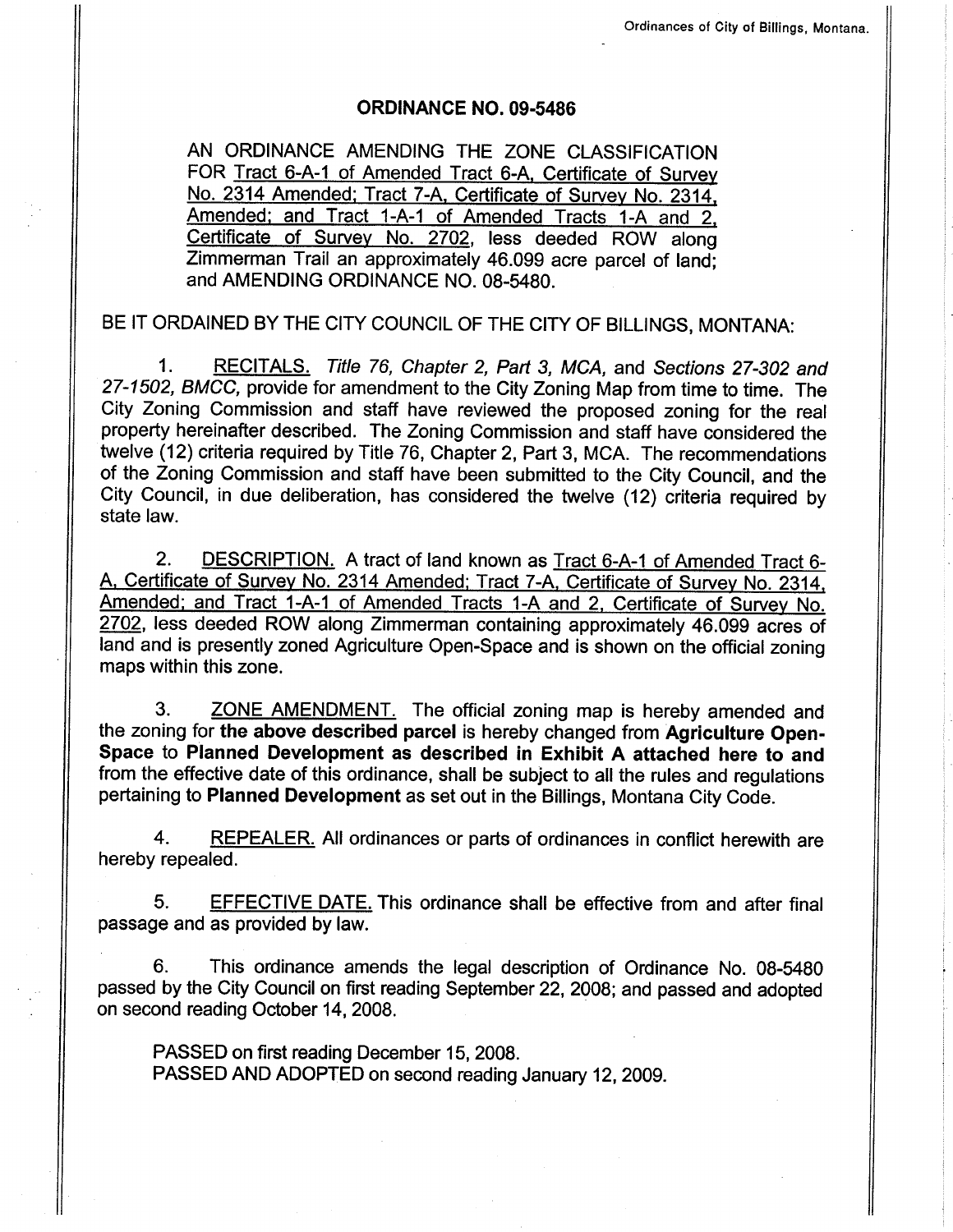$\mathbb{R}^n$ 



CITY OF BILLINGS:

BY:  $\mathscr{Z}$ **Ron Tussing, Mayor** 

ATTEST:

BY: Cari Martin

ZC #848 - CORRECTED LEGAL DESCRIPTION for East 80 at Cardwell Ranch Planned Development 3144 Grand Avenue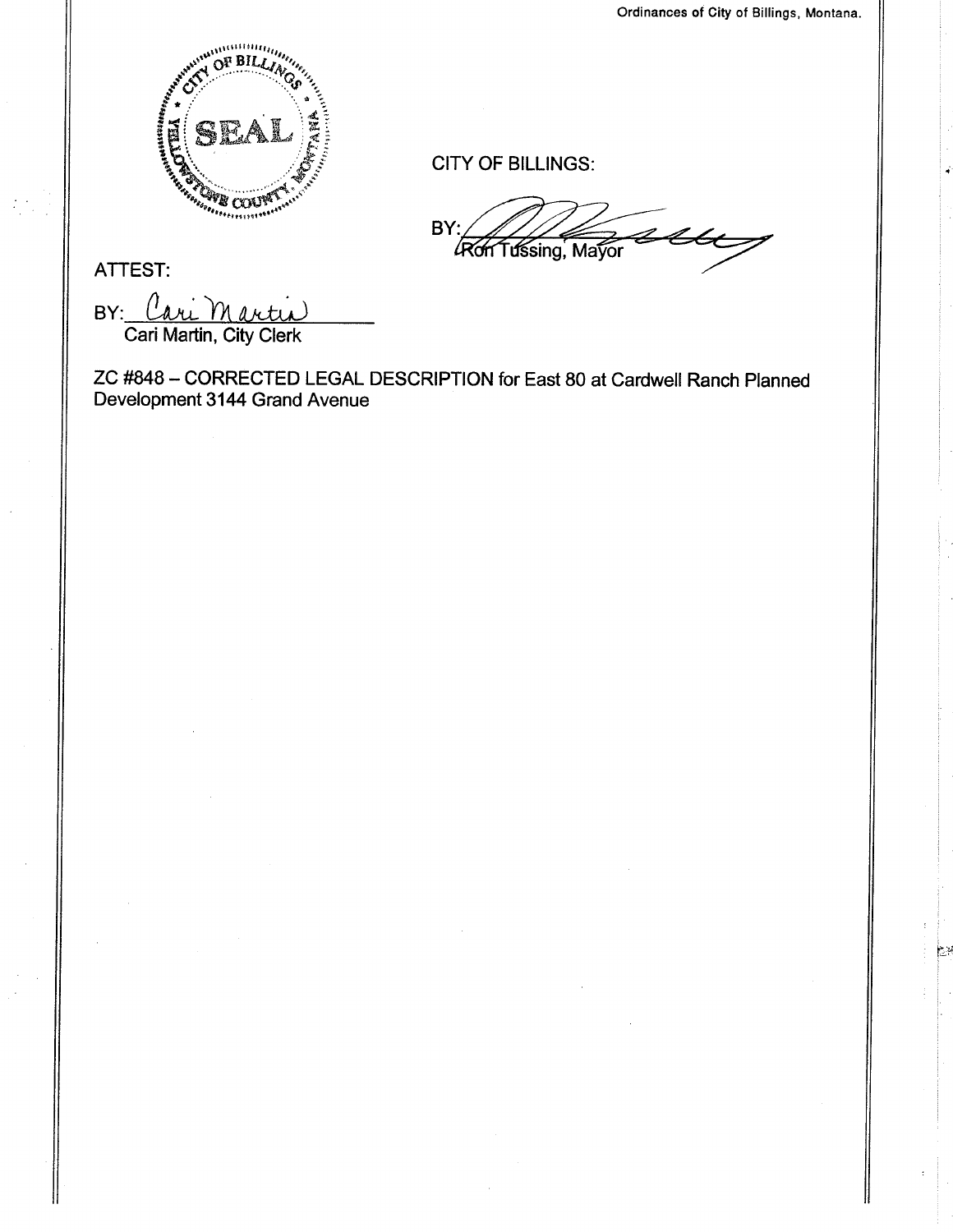EXHIBIT A

Retum to: William A. Cole Cole Law Firm. PLLC 3860 Avenue B, Suite C West Billings, MT 59102-7550

 $\hat{\mathcal{L}}$ 

# PLANNED DEVELOPMENT AGREEMENT FOR THE EAST 80 AT CARDWELL RANCH

## BY AND BETWEEN:

## YEGEN GRAND AVENUE FARM, INC.

### AND

## THE CITY OF BILLINGS, MONTANA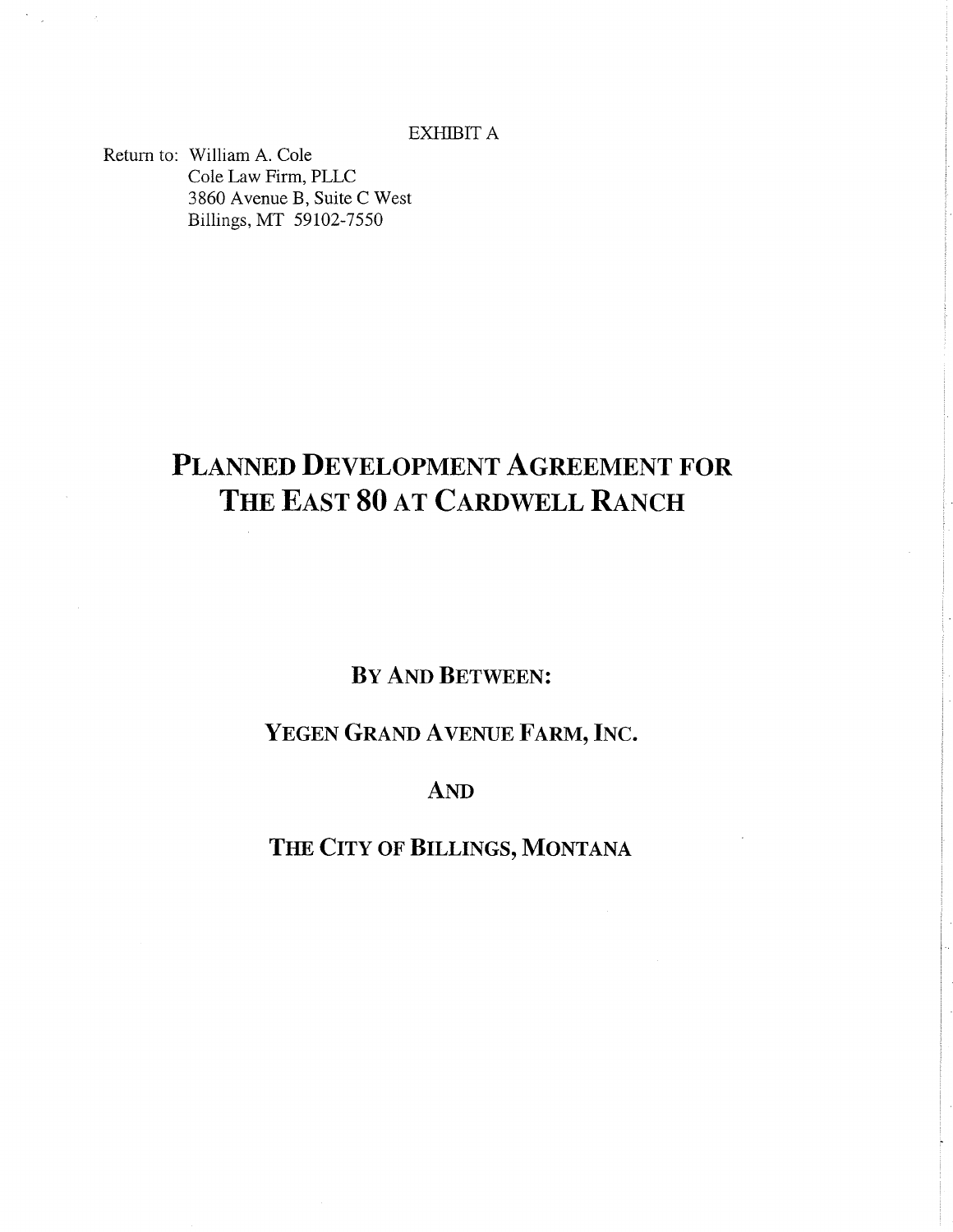## TABLE OF CONTENTS

 $\mathcal{A}^{\pm}$ 

 $\sim 10^6$ 

| Recitals                                                         | $\mathbf 1$             |
|------------------------------------------------------------------|-------------------------|
| Agreement                                                        | 2                       |
| Article $I$ – Purposes                                           | $\overline{c}$          |
| Article $II$ – Definitions                                       | 3                       |
| A. Association                                                   | 3                       |
| B. Cardwell Ranch                                                | 3                       |
| C. Design Review Committee                                       | 3                       |
| D. Lot                                                           | $\overline{\mathbf{3}}$ |
| E. Manufacturing                                                 | 3                       |
| F. Master Plan                                                   | $\overline{4}$          |
| G. Park Land and Open Space                                      | $\overline{4}$          |
| H. Special Review approval                                       | 4                       |
| Article III – Persons Bound by This Agreement                    | 4                       |
| Article IV – Regulation of Uses According to Planning Area       | $\overline{4}$          |
| A. Land Use Classifications                                      | $\overline{4}$          |
| B. Permitted Uses in Planning Area 1 and Planning                |                         |
| Area 2 (Community Commercial)                                    | 5                       |
| C. Permitted Uses in Planning Area 3 (Residential Multi-family)  | $\tau$                  |
| D. Special Review Procedure and Criteria                         | 8                       |
| E. Prohibited Uses in All Areas                                  | 8                       |
| F. Analogous Uses                                                | 11                      |
| G. Procedure for Obtaining YGAF, Inc. Approval                   | 11                      |
| Article V – Other Regulations Governing Use                      | 12                      |
| A. Continued Farming Operations                                  | 12                      |
| <b>B.</b> Parking Limitations                                    | 12                      |
| C. Storage of Inoperable, Junk and Recreational Vehicles         | 12                      |
| D. Outside Storage                                               | 12                      |
| E. Maintenance of Lots                                           | 12                      |
| F. Utilities to be Buried                                        | 13                      |
| G. Home Occupations                                              | 13                      |
| Article VI – Site Development, Building, and Landscape Standards | 14                      |
| A. Development Standards Generally                               | 14                      |
| <b>B.</b> Site Development Standards                             | 14                      |
| C. Building Design                                               | 17                      |
| D. Landscape Design Standards                                    | 18                      |
| Article VII – Park Land and Open Spaces                          | 20                      |
| A. Park Land and Open Spaces Generally                           | 20                      |
| B. Park Land and Open Space Maintenance                          | 20                      |
| Article VIII – Signs                                             | 20                      |
| A. Signage                                                       | 20                      |
| B. Purpose, Intent and Scope                                     | 20                      |
| C. Exempt Signs                                                  | 20                      |
| D. Definitions                                                   | 20                      |

Page

 $\sim$   $\epsilon$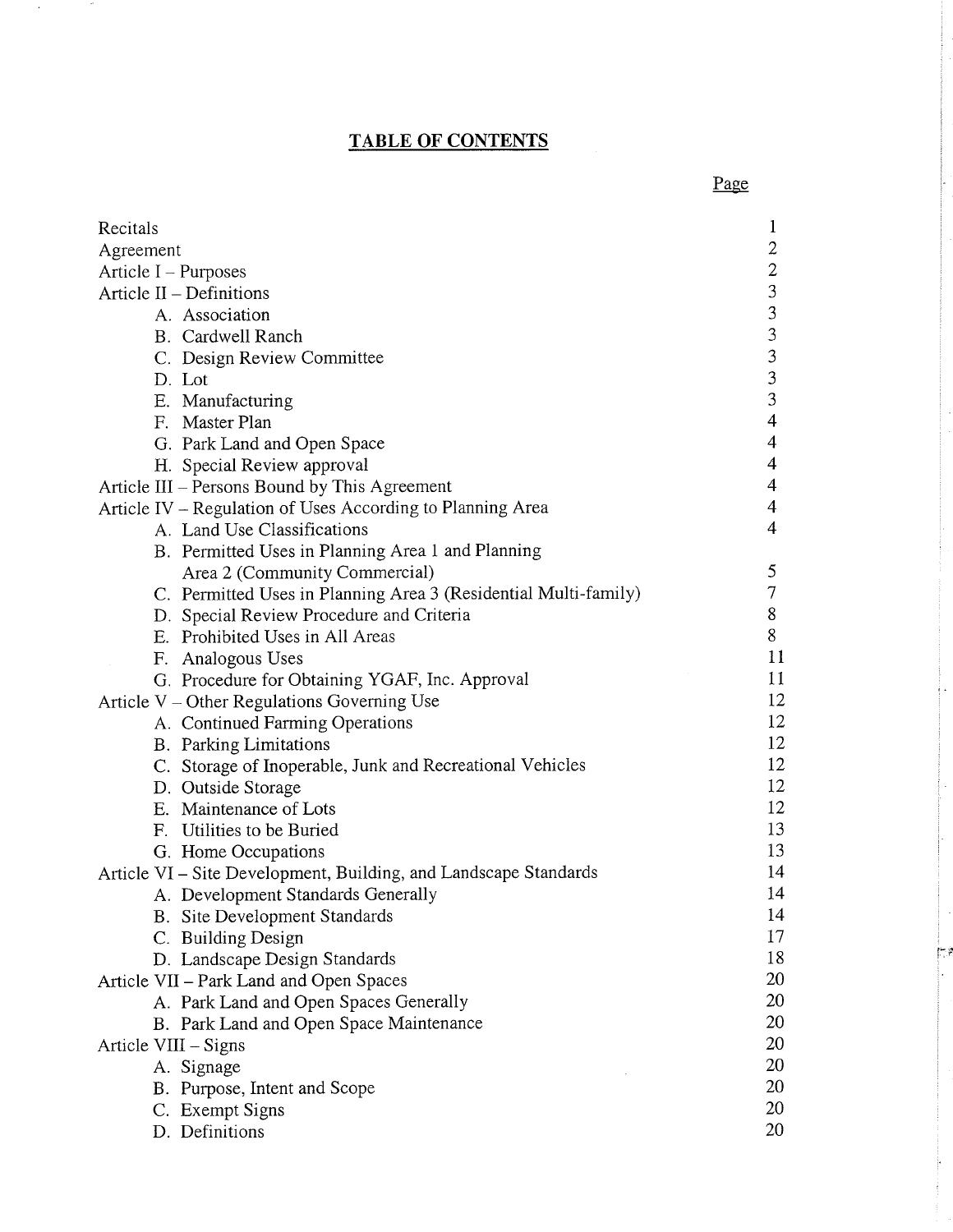| <b>General Provisions</b><br>Е.                            | 21 |
|------------------------------------------------------------|----|
| F. Exempt Signs                                            | 21 |
| G. Prohibited Signs                                        | 21 |
| H. Temporary Signs                                         | 22 |
| Sign Location and Setback<br>I.                            | 22 |
| Sign Area and Calculation<br>J.                            | 22 |
| K. Maintenance of Signs                                    | 23 |
| L. Nonconforming Signs                                     | 23 |
| M. Landscaping for Monument Signs                          | 23 |
| N. Sign Illumination                                       | 24 |
| O. Sign Approval                                           | 24 |
| Article IX – Cross Easements for Vehicles and Pedestrians  | 24 |
| Article $X$ – Enforcement                                  | 24 |
| A. Statement of Purpose                                    | 24 |
| B. Right to Enforce by City                                | 24 |
| C. Right to Enforce by Property Owners and the Association | 24 |
| D. Right of Abatement and Suit                             | 25 |
| Article XI – Amendments and Variances                      | 25 |
| A. Amendments or Changes                                   | 25 |
| <b>B.</b> Variance Procedures                              | 25 |
| C. Zone Change Procedures                                  | 26 |
| Article XII - Arbitration                                  | 26 |
| A. Agreement to Arbitrate                                  | 26 |
| <b>B.</b> Other Remedies                                   | 26 |
| C. Arbitration Procedure                                   | 26 |
| Article XIII - General Provisions                          | 27 |
| A. Appointment of Agent                                    | 27 |
| B. Assignment by YGAF, Inc.                                | 27 |
| C. Neutral Interpretation                                  | 27 |
| D. Coordination with Other Regulations                     | 27 |
| E. Notices                                                 | 27 |
| F. Waiver                                                  | 28 |
| G. Governing Law                                           | 28 |
| H. Limitation on Enforcement                               | 28 |
| Force Majeure<br>Ι.                                        | 28 |
| Attorneys' Fees and Costs<br>J.                            | 29 |
| K. Severability                                            | 29 |
| L. No Partnership                                          | 29 |
| M. Entire Agreement                                        | 29 |
| N. Construction                                            | 29 |
| O. Joint and Several Obligations                           | 29 |
| P. Recordation                                             | 29 |
| Q. Run with the Land                                       | 29 |
| R. Contact Person                                          | 30 |
|                                                            |    |

#### EXHIBITS

 $\chi^2_{\rm max}$  ,  $\chi^2_{\rm max}$ 

A. Master Plan of The East 80 at Cardwell Ranch

32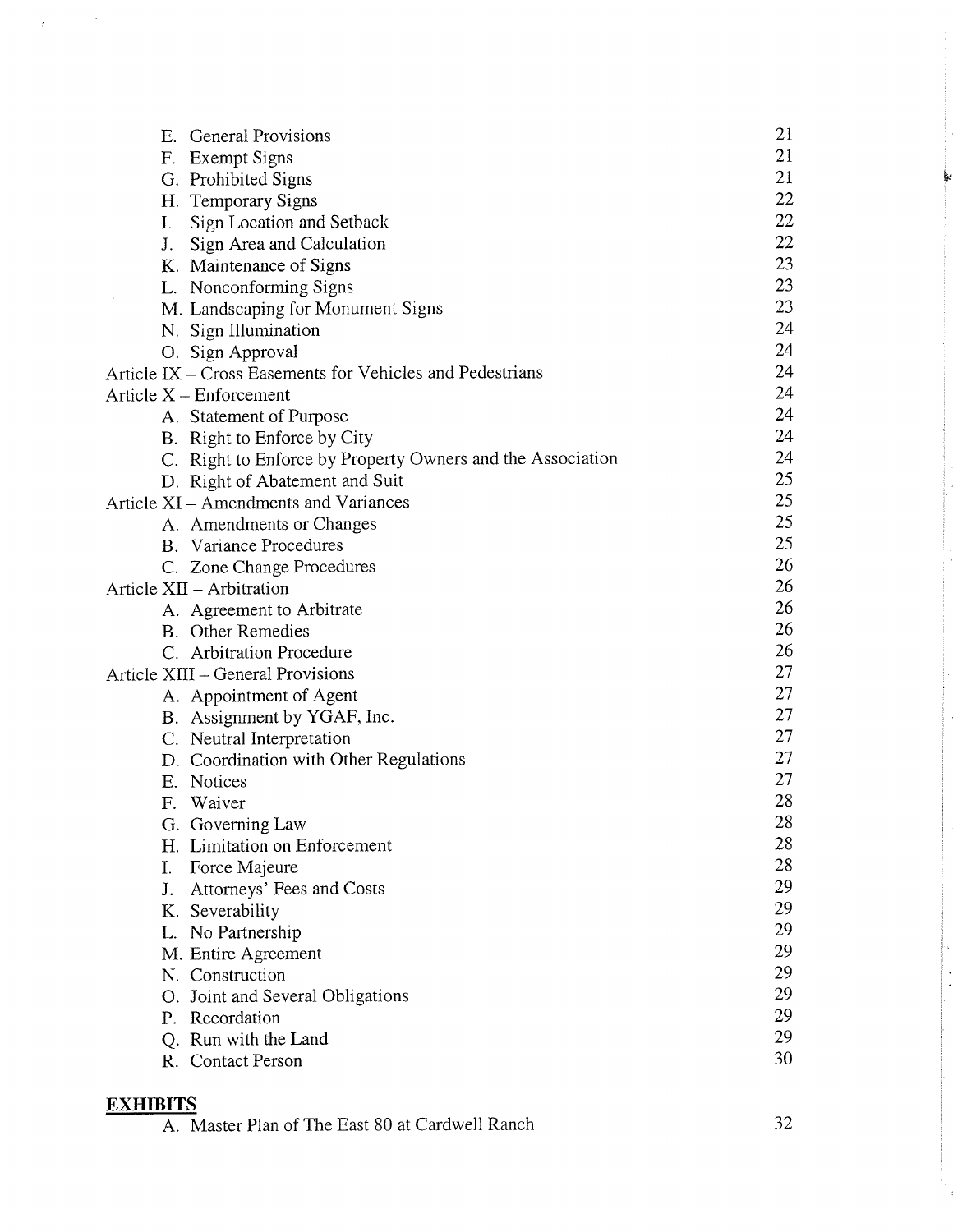## PLANNED DEVELOPMENT AGREEMENT FOR THE EAST 80 AT CARDWELL RANCH

This PLANNED DEVELOPMENT AGREEMENT ("Agreement" or "PDA") is made and entered into this day of  $\qquad$ Grand Avenue Farm, Inc. ("YGAF, Inc."), a Montana limited liability company, of P. O. Box 959, Billings, MT 59103 and the CITY OF BILLINGS, a Montana municipality ("the City"), of 210 North  $27<sup>th</sup>$  Street, Billings, MT 59101. 2008, by and between Yegen

#### **RECITALS**

#### NOW WFIEREAS:

A. YGAF, Inc. owns approximately 47 acres of real property in Billings, Montana, more particularly described as:

Tract 6-A-1 of Amended Tract 6-4, Certificate of Survey No. 2314 Amended; Tract 7-4, Certificate of Survey No. 2314, Amended; and Tract 1-A-1 of Amended Tracts 1-A and 2, Certificate of Survey No.2702

The foregoing property shall be known as "The East 80 at Cardwell Ranch," or a related name that may be assigned at a later date.

B. The East 80 at Cardwell Ranch may consist of a mixture of commercial, retail, office, professional, medical and related uses, and multi-family residential housing.

C. YGAF, Inc. desires to place certain building and use restrictions on the property, specify certain land use and design regulations, and create a pattern of development that promotes economy, convenience, and amenity in The East 80 at Cardwell Ranch.

D. YGAF, Inc. enters into this Agreement with the City to ensure that The East 80 at Cardwell Ranch will be developed and maintained as a first-class development consistent with the standards described in this Agreement.

NOW TIIEREFORE, the undersigned hereby establish and declare the following plan for The East 80 at Cardwell Ranch as set forth herein, which shall apply to all of the real estate described hereinabove, shall bind all of the present and future property owners to such real estate, and shall run with the land.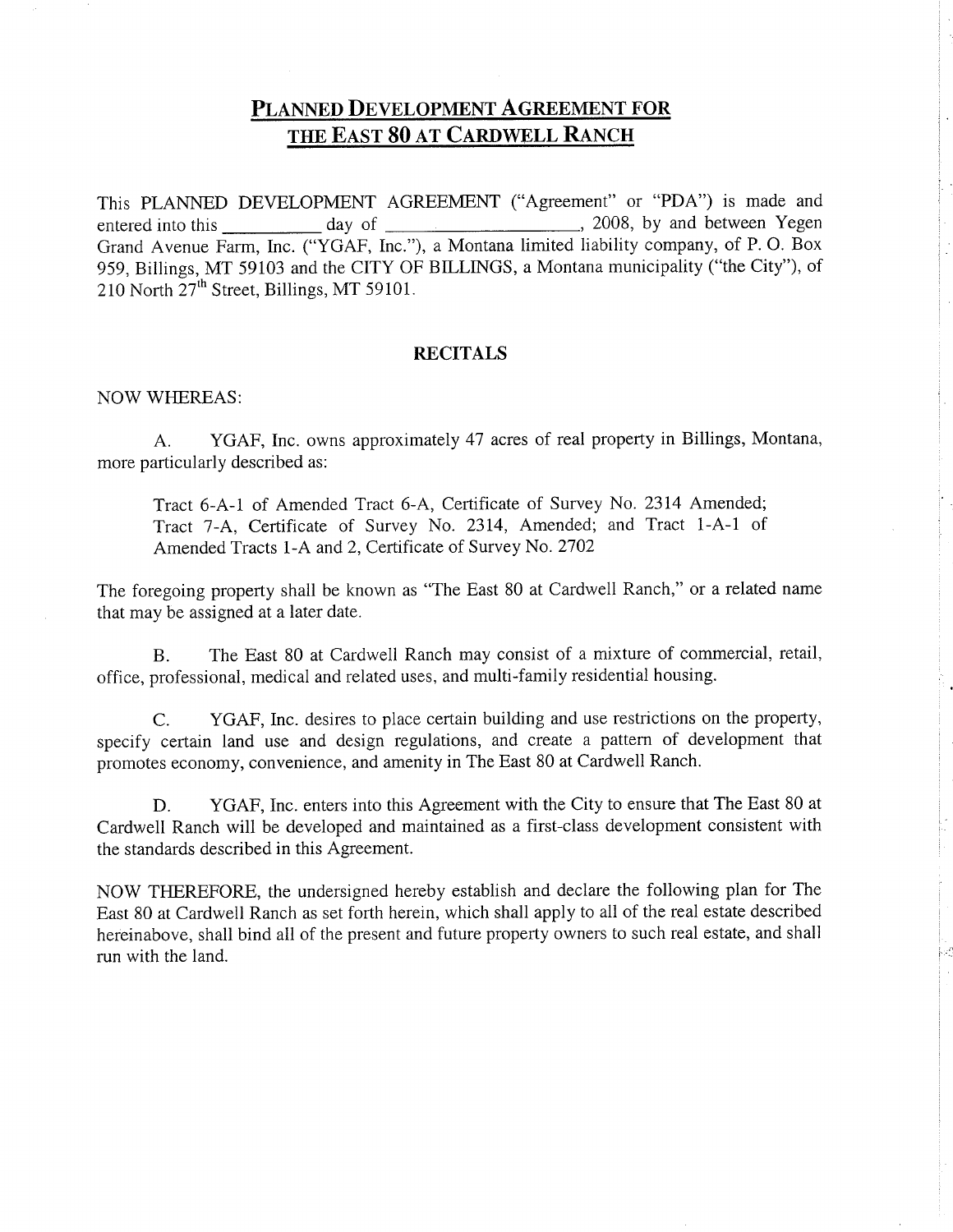#### AGREEMENT

#### ARTICLE I - PURPOSES

A. This planned development is intended to create a multi-use, interactive neighborhood with its own recognizable identity that integrates well with the surrounding community. Circulation patterns will encourage easy pedestrian access and limit vehicular congestion and pedestrian/vehicular conflicts. The development will encourage smart building development in terms of orientation, access, energy consumption and efficiency and create great places to live and work with many necessary services and businesses that are well-integrated and within easy walking distance of each other and adjacent residential areas.

B. This Agreement shall permit flexibility sufficient to meet the demands of commercial, professional and residential markets as they change over time. In accordance with that goal, this Agreement is intended to afford the future owner of each Lot within The East 80 at Cardwell Ranch latitude to design and construct in a way that meets the needs and desires of the time while still ensuring responsible and enduring development for the benefit of the remaining Lots, The East 80 at Cardwell Ranch, and Cardwell Ranch generally.

C. The parties understand, acknowledge and agree that the plan for The East 80 at Cardwell Ranch includes and promotes the following:

1. Creates a planned development zone that permits commercial, retail, office, professional, medical and related uses, and multi-family residential housing in proximity to one another, while protecting and respecting the character and quality of adjacent uses.

2. Encourages flexibility in design and use of commercial and residential zones to allow for economy, convenience, variety and amenity.

3. Enhances the aesthetics of the west Grand Avenue area.

4. Ensures adequate provision of public services such as water, sewer, public safety, open space, storm water control, and vehicular and pedestrian/bicycle circulation consistent with the 2004 Heritage Trail Plan, as updated.

5. Promotes traffic movement and circulation and as many pedestrian connections as possible.

p

D. Many of the requirements described in this Agreement are the same, similar to, or stricter than requirements found in the Unified Zoning Regulations. However, to the extent that this Agreement creates greater or lesser standards for density, use, bulk, height, parking, signage, traffic circulation, landscaping, or other land use conditions, the City has determined, in accordance with Sec. 27-1303 of the Unified Zoning Regulations, these unique standards are appropriately balanced by the inclusion of mitigating features or special amenities not otherwise required by law or regulation. Some of these that shall be incorporated into The East 80 at Cardwell Ranch and/or Cardwell Ranch include: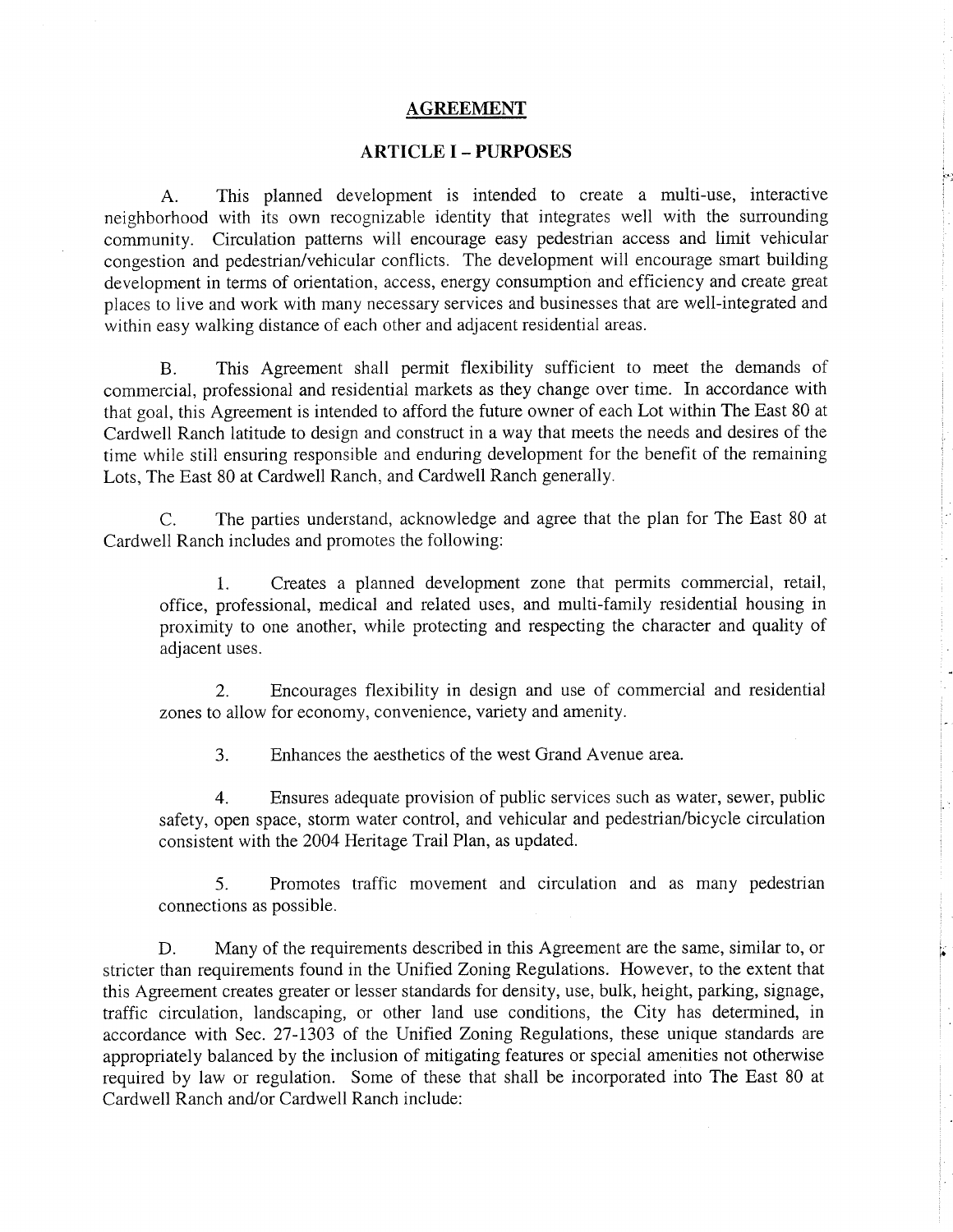l. Construction and landscaping of a functional and attractive pedestrian and bicycle underpass under Shiloh Road to be located south of Grand Avenue and north of Broadwater Avenue that will promote the safe and convenient transportation of children and adults in west Billings while interfacing with the Heritage Trail and other bicycle and pedestrian pathways.

2. Construction and maintenance of trails, landscaping, benches, lighting, signage and other pedestrian and bike pathways, including along the Heritage Park Trail System, at the expense of YGAF, Inc. or subsequent developers and without cost to local taxpayers; and

3. Developed Park Land and Open Space in excess of required minimums, constructed and maintained at the expense of YGAF, Inc. or subsequent developers in conjunction with the City of Billings.

#### ARTICLE II - DEFINITIONS

All terms used herein shall have the same definition and meaning as specified in the Unified Zoning Regulations and the City of Billings Municipal Code unless a contrary definition or meaning is provided herein. The following definitions shall apply to this Agreement:

A. Association: "Association" means the association established to own, operate, and/or maintain the various Heritage Park Trail System segments, Park Land and Open Space,and other improvements.

B. Cardwell Ranch: "Cardwell Ranch" refers to a group of parcels located generally contiguous to The East 80 at Cardwell Ranch and including The East 80 at Cardwell Ranch that YGAF, Inc. believes will eventually be developed to create a single development area featuring the same or complementary zoning requirements, private covenants, and consistent design themes as well as substantial vehicular and pedestrian interconnectivity between the various parcels.

C. Design Review Committee: "Design Review Committee" means the person, entity, or committee appointed by the Association to exercise the rights, duties and responsibilities assigned to it by the Association.

D. Lot. "Lot" means a portion of The East 80 at Cardwell Ranch depicted as <sup>a</sup> separately identified parcel of land on a recorded subdivision plat or survey that may be independently owned and conveyed. The term refers to the land, as opposed to any structures or other improvements on the Lot. Multiple Dwelling Units may be located on one Lot. The term does not include Park Land and Open Space, as defined below, or property dedicated to the public.

E. Manufacturing. "Manufacturing" means to produce something industrially or to make something into a finished product using raw materials, especially on a large industrial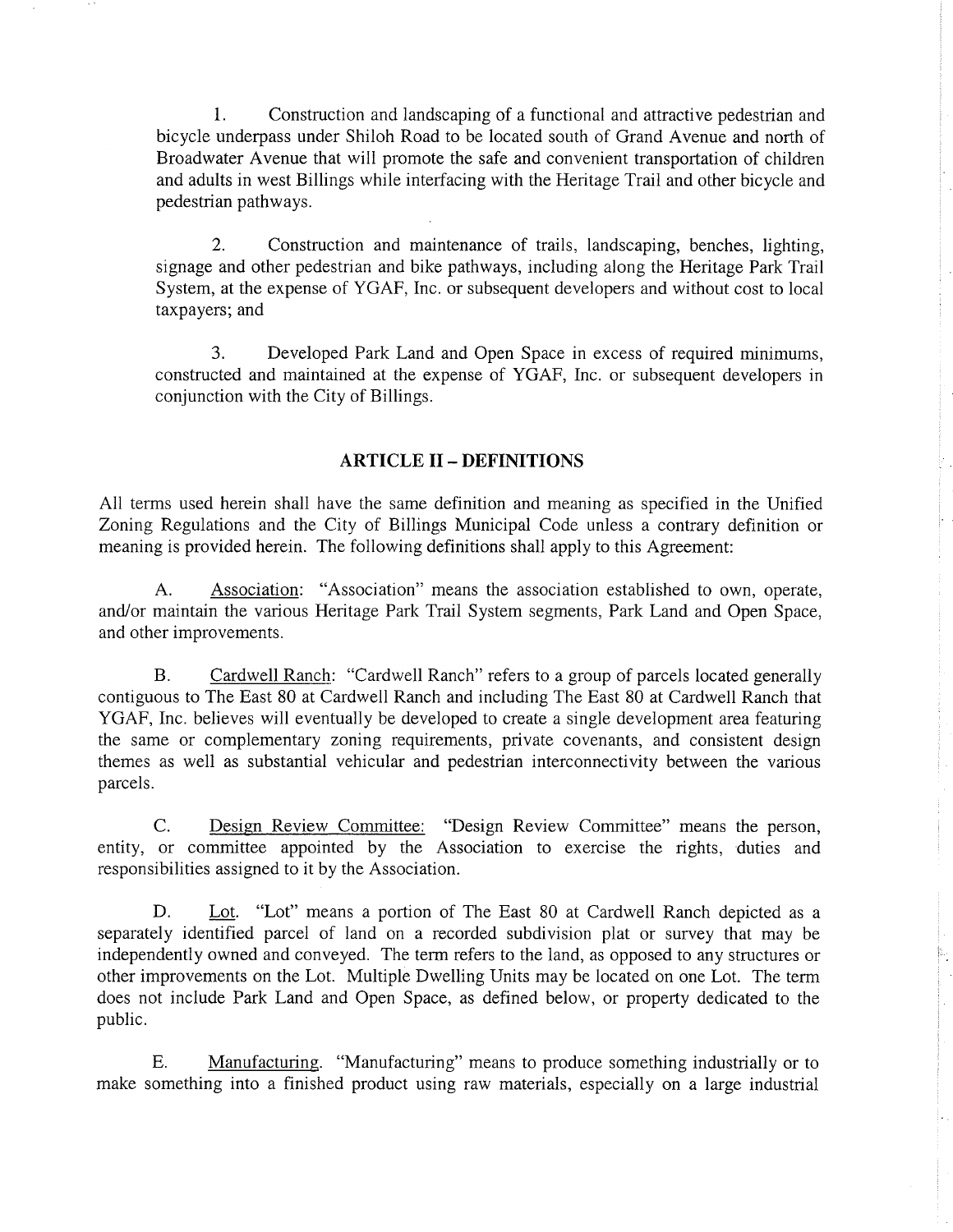scale.

F. Master Plan: "Master Plan" means a concept plan and drawing showing existing Lots and zones as well as proposed streets, access points, and Park Land and Open Space and other site improvements intended for The East 80 at Cardwell Ranch. The current Master Plan of The East 80 at Cardwell Ranch is attached to this Agreement and marked "Exhibit 4."

G. Park Land and Open Space: "Park Land and Open Space" means any propefiy or facility that the Association owns or in which it holds possessory, use, or maintenance rights for the common use or benefit of property owners in The East 80 at Cardwell Ranch. Park Land and Open Spaces may include but are not limited to park areas, open spaces, common areas, water amenities, community gardens, athletic fields, bike trails, sidewalks, walking paths, exercise or play areas or other recreational facilities, sitting areas, picnic areas, roundabout centers, landscaped entryways, community sign areas, and community centers.

H. Special Review approval: "Special Review approval" means approval by the City of Billings pursuant to the Special Review approval process established in the Unified Zoning Regulations and as modified by this Agreement, including the requirement that applicants for special review first obtain approval from YGAF, Inc., which YGAF, Inc. may grant or deny in its discretion, before submitting an application for Special Review Approval to the City.

#### ARTICLE III - PERSONS BOUND BY THIS AGREEMENT

The City of Billings and all individuals, corporations, or other entities who presently have or shall hereafter acquire any interest in and to any of the real property within The East 80 at Cardwell Ranch shall be held to agree to all of the terms of this Agreement, and all such individuals, corporations, and other entities, as well as their heirs, devisees, successors, assigns, tenants, trustees, mortgagees and other persons claiming under them shall be bound by this Agreement, the terms of which shall run with the land.

#### ARTICLE IV - REGULATION OF USES ACCORDING TO PLANNING AREA

A. Land Use Classifications. Lots located within The East 80 at Cardwell Ranch shall be classified according to use. Uses shall be limited to the locations shown on the Master Plan. No use shall be permitted on any Lot outside the areas indicated on the Master Plan and as permitted by this Agreement. If the actual boundaries of any proposed Lot referenced in the Master Plan or in this Agreement changes upon final platting or thereafter for any reason, including, but not limited to, as a result of re-platting, road dedication, or boundary line adjustment, the zoning classification and other Lot-specific restrictions described in this Agreement that were applicable to the area where the change occurred shall also be deemed to have changed so that the area where the change occurred has the same zoning classification and restrictions as the successor Lot or Lots of which the area becomes a part. Nothing in this paragraph shall prohibit the parties or their successors in interest from specitically amending this Agreement or the Master Plan, seeking a variance, or pursuing other zone change procedures in accordance with this Agreement to specifically address any issue created as a result of a change

F,i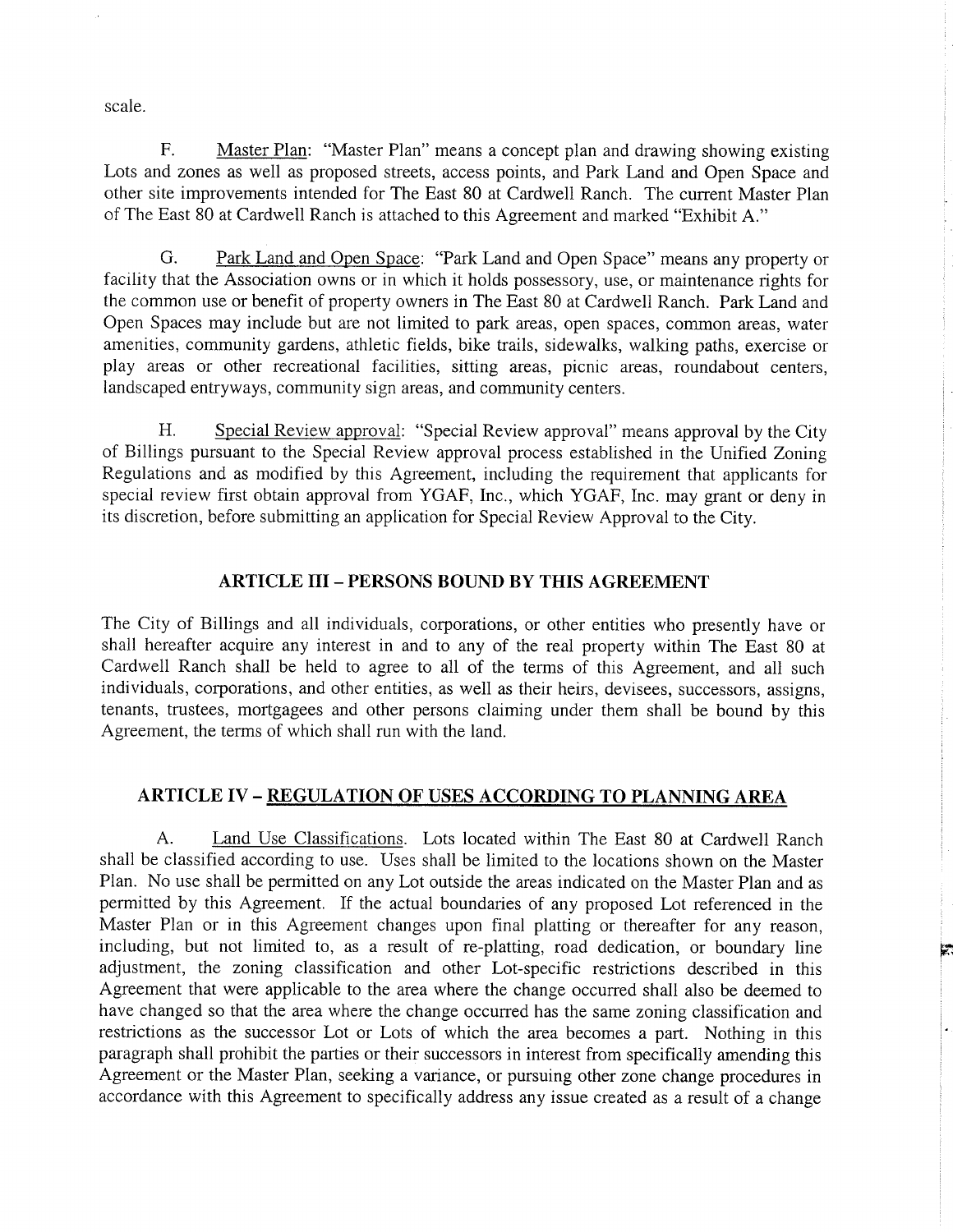in the external boundaries of any Lot.

B. Permitted Uses in Planning Area 1 and Planning Area 2 (Community Commercial). The uses listed below are permitted in Planning Area I of The East 80 at Cardwell Ranch. Planning Area 1 shall consist of proposed Lots 1 and 2 of Block 1, and proposed Lots 1, 2,3, J,8, 9, 10, lI, L2, 13, 14, 15, and 16 of Block 2. These uses, which are generally commercial in nature, are also permitted in Planning Area 2. Planning Area 2 shall consist of proposed Lot 4 of Block 2. Multi-family uses are only allowed in Planning Area 2, and then only upon Special Review approval. No uses are permitted other than those specifically listed below or that are determined to be analogous in accordance with Article IV.F. Uses followed by "SR" (Special Review) may only be permitted with consent of YGAF, Inc. and after Special Review approval as described in Article IV.D. Some uses may also be subject to a special level of review by YGAF, Inc. or the Association under private covenants or other agreements, including in particular, but not limited to, those designated with an asterisk  $(*)$ .

- Accessory detached structures associated with a permitted principal structure
- Adult foster family care homes (up to four aged or disabled adults)  $*$
- Animal boarding facilities  $(SR)$  \*
- Administrative and research facilities \*
- Animal groomers
- Art galleries
- Assisted living facilities  $(SR)$  \*
- Auto parts supply (SR)  $*$
- o Bakeries
- Banks, credit unions, and savings and loan facilities
- Barber and beauty shops
- Bicycle sales, rental, and repair shops
- . Boarding, lodging and bed and breakfast houses
- Bookstores
- Breweries associated with eating establishments (SR)  $*$
- Broadcast station offices (but all antennae and satellite dishes must comply with other provisions of this Agreement) \*
- Building supply stores and hardware stores (but no lumber yards) (SR)
- Bus stops
- Camera, hobby, toy, and gift stores
- Car wash, only if incidental to fuel sales  $(SR)$  \*
- Casinos and gambling activity, as defined in M.C.A.  $\S$  23-5-112, if incidental to another permitted use and with written consent of YGAF, Inc. \*
- Ceramics and pottery shops
- Charitable, educational or nonprofit institutions
- . Child day care centers (up to 13 children)
- Churches, synagogues, and places of worship  $(SR)$  \*
- Clinics, medical, dental, and surgical for the care of human patients
- Clothing and apparel stores
- Community centers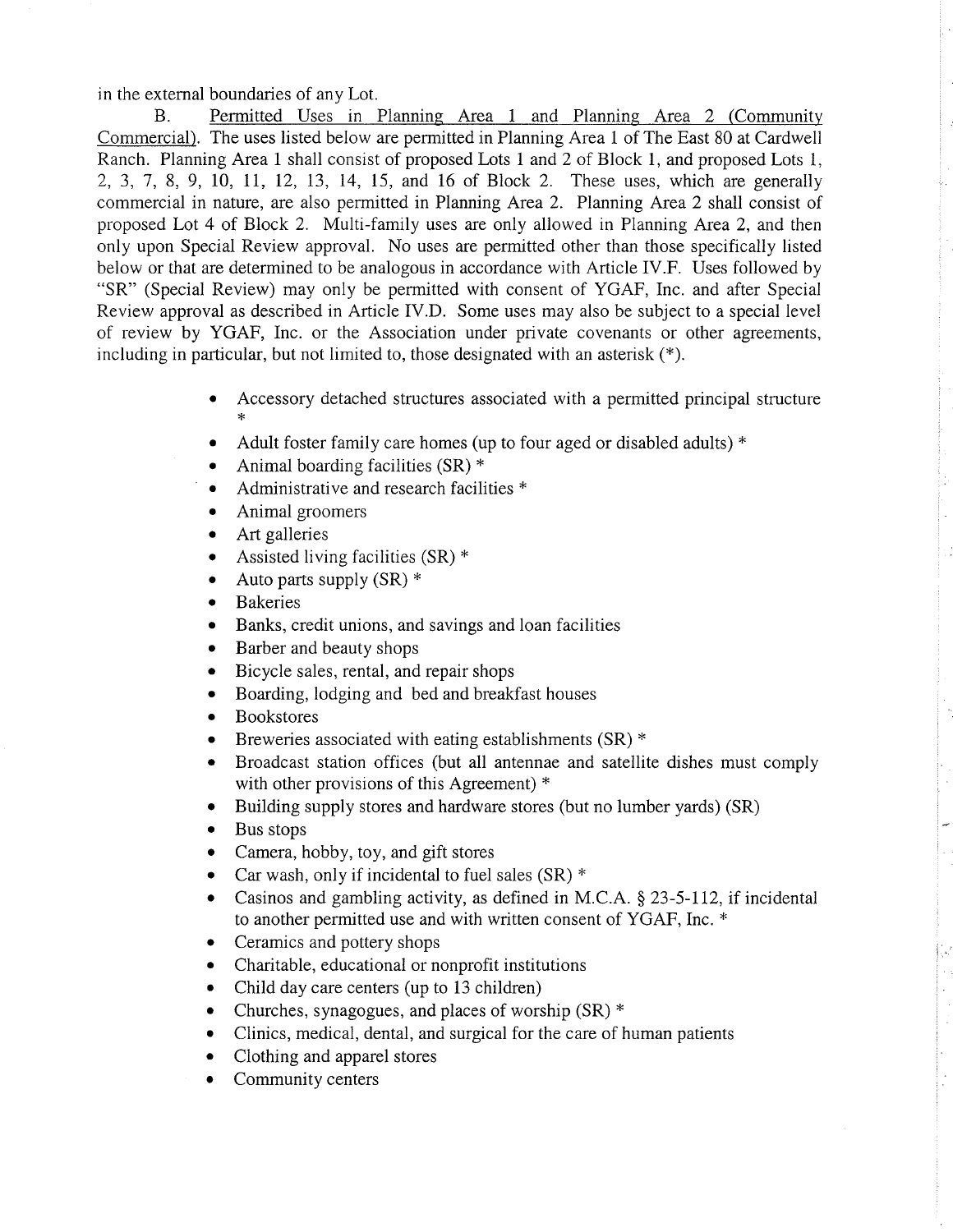- Convalescent, nursing, and retirement homes
- Convenience and specialty food stores (but no fuel sales except upon Special Review)
- o Cultural, educational, and instructional facilities
- Denturists
- Department stores \*
- Drive-through facility  $(SR)$  \*
- Drug stores  $(SR)$  \*
- Eating establishments (alcohol served)  $(SR)$  \*
- Eating establishments (no alcohol served)  $(SR)$  \*
- o Educational and instructional facìlities including public and private elementary and secondary schools, colleges, universities, professional schools, and junior colleges (but not trade schools) (SR) \*
- . Finance and loan companies
- Fire stations  $(SR)$  \*
- Florists
- Flower shops and nurseries (provided that there is no outside storage)
- Food and grocery stores
- Fuel stations  $-$  gas or diesel (but not to include truck stops as defined by Section 27-201 of the Unified Zoning Regulations and prohibited below) (SR)
- $\bullet$  Furniture retail only
- o Greenhouses for on-site, retail sales if incidental to another permitted use
- Hardware and appliance retail only
- o Health clubs and fitness related businesses
- o Hospitals <sup>+</sup>
- Hotels and motels
- Jewelry stores
- Laundry and/or dry cleaning drop-off and pickup store without drive-through facility
- Laundry and/or dry cleaning drop-off and pickup store with drive-through facility  $(SR)$  \*
- o Libraries, museums, and art galleries
- Liquor stores
- Medical clinics
- Membership organization offices
- Minor component assembly incidental to another permitted use
- Multi-family residential (Planning Area 2 only)  $(SR)$
- Offices all, including business professional, medical, and dental
- $\bullet$  Office equipment stores retail only
- . Office supply and equipment, copying and mail services stores retail only
- . Open spaces, park areas, water amenities, community gardens, athletic fields, bike trails, playgrounds, and walking paths

ir ',

. Park Land and Open Space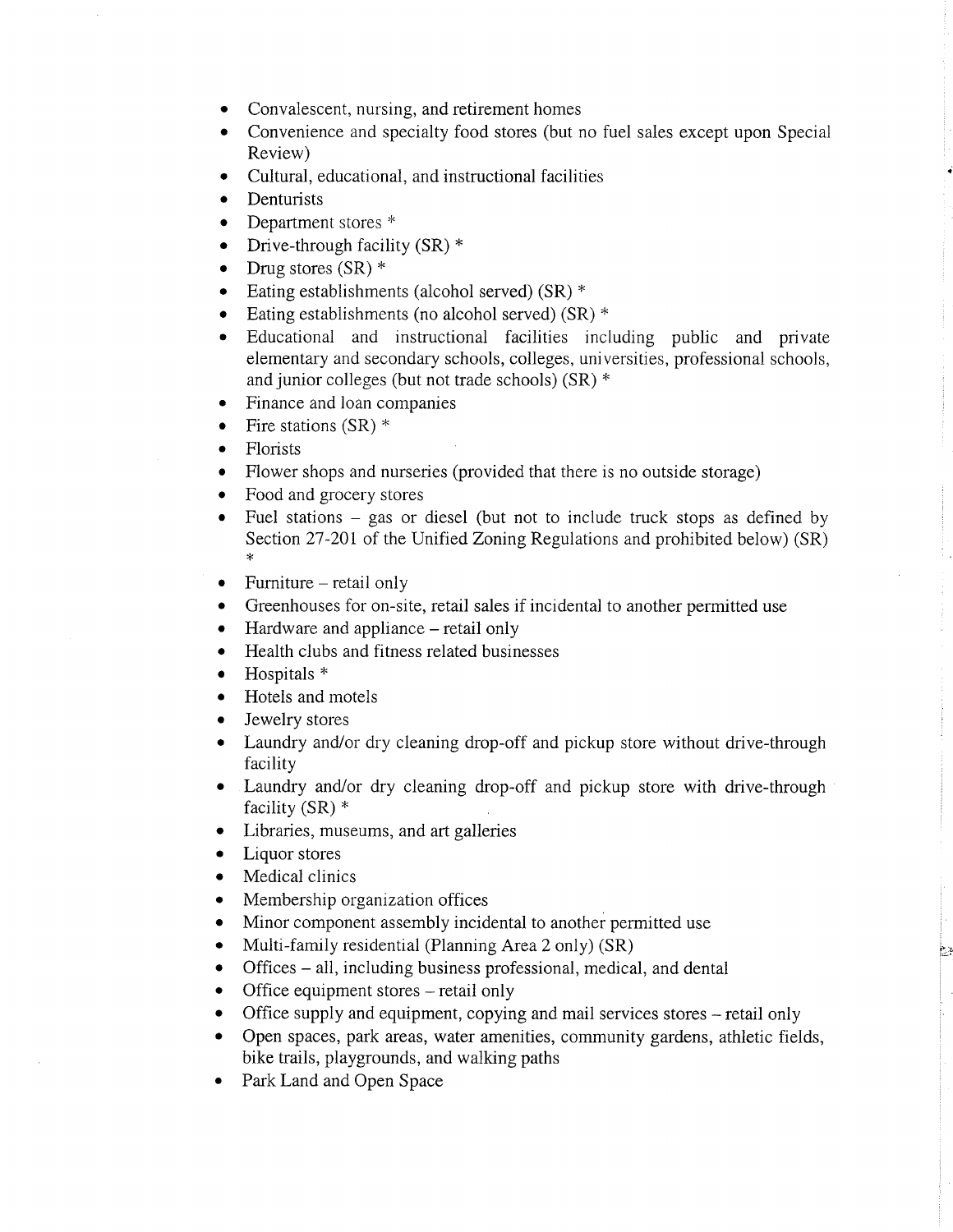- a Parking facilities, including above or below ground parking garages \*
- a Pet stores
- o Pharmacies
- a Photo studios, shops, and processing – retail only
- o Physical therapy facilities
- o Police stations (SR) \*
- a Postal service facilities without truck terminal facilities
- a Public administration facilities, including government facilities, except correctional institutions
- Rehabilitation centers a
- Rental car dealerships (SR) \* a
- Retail stores o
- Retirement homes \* a
- Same-day medical care centers a
- Sports medicine and rehabilitation facilities a
- Surgery centers \* a
- Theaters a
- Veterinary clinics and hospitals \* o
- Wine stores a
- Any additional use permitted in a Community Commercial zoning district upon prior written consent of YGAF, Inc. if consistent with the Unified Zoning Regulations and after Special Review approval, provided that such use is not otherwise limited or prohibited herein. \* a

C. Permitted Uses in Planning Area 3 (Residential Multi-family). Residential multifamily use is permitted in Planning Area 3 of The East 80 at Cardwell Ranch. Planning Area <sup>3</sup> shall consist of proposed Lots 5 and 6 of Block 2. This area is intended primarily to accommodate apartments, townhomes, condominiums, multi-plexes, and other multi-family complexes (but not detached single family homes) and uses permitted in the Residential Multi-Family district as defined in the Unified Zoning Regulations. Multi-family residential use may also be permitted in Planning Area 2 (proposed Lor. 4 of Block 2) upon Special Review approval. No uses are permitted in these areas other than those specifically listed below or that are determined to be analogous in accordance with Article IV.F.

- Accessory detached structures associated with a permitted principal structure
- Bus stops
- Community centers
- Home occupations
- Multi-family residential buildings
- . Park Land and Open Space
- . Any additional use permitted in a Residential Multi-Family district upon prior written consent of YGAF, Inc. if consistent with the Unified Zoning Regulations and after Special Review approval, provided that such use is not limited or prohibited herein.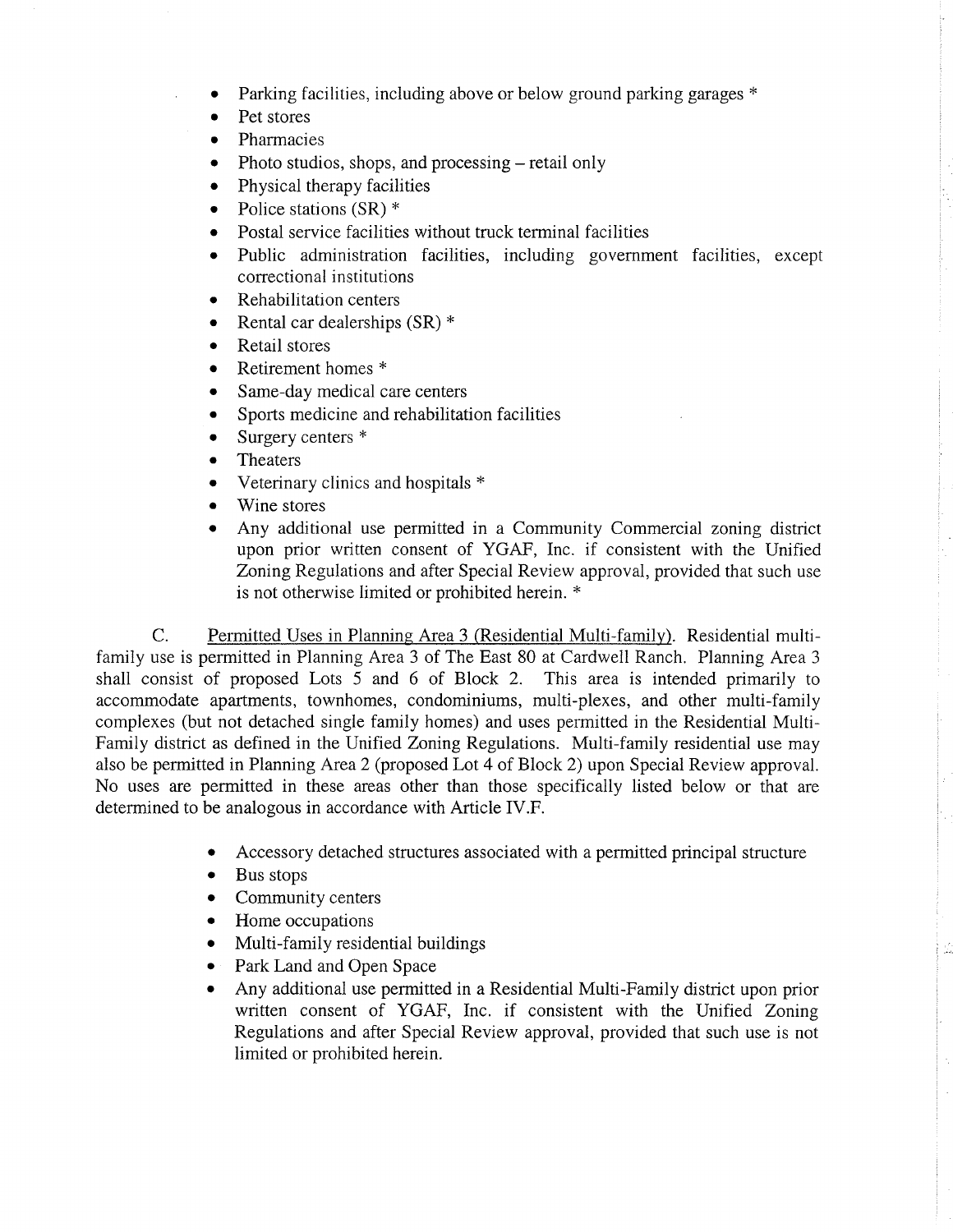D. Special Review Procedure and Criteria.

1. Procedure. The City of Billings may authorize the uses described in Article IV by granting Special Review approval if the proposed use conforms to the following standards and criteria. All applications for special review shall include the information required by the Unified Zoning Regulations. The procedure for reviewing the request shall conform to the Unified Zoning Regulations.

2. Criteria to be Considered. In considering a special review request, in addition to the review criteria in the Unified Zoning Regulations, the City shall consider the following criteria:

a. YGAF, Inc. has given its written consent to the special review request.

b. The proposed use is consistent with the terms, intent and objectives of this Agreement.

c. The proposed use is compatible with surrounding uses or is otherwise sufficiently screened and separated from adjacent land in such a way that any adverse effects are adequately mitigated.

d. The proposed use will not attract large volumes of vehicular traffic that will create traffic congestion that cannot be safely and effectively managed and regulated with proper design and traffic control equipment.

e. The proposed use meets archìtectural design guidelines or will use an existing building for its purposes.

f. Minimum visual and functional conflict will be created between the proposed use and nearby uses.

g. Anticipated noise and congestion created by the use will be comparable to the levels created by other uses in the vicinity.

h. The use shall not require servicing or deliveries of materials, stocks, or supplies by trucks having more than three (3) axles.

i. The proposed use will not be materially detrimental to other properties.

..:

E. Prohibited Uses in All Areas. The following operations and uses shall not be permitted on any property in The East 80 at Cardwell Ranch, regardless of where the property is located:

Amusement park services or facilities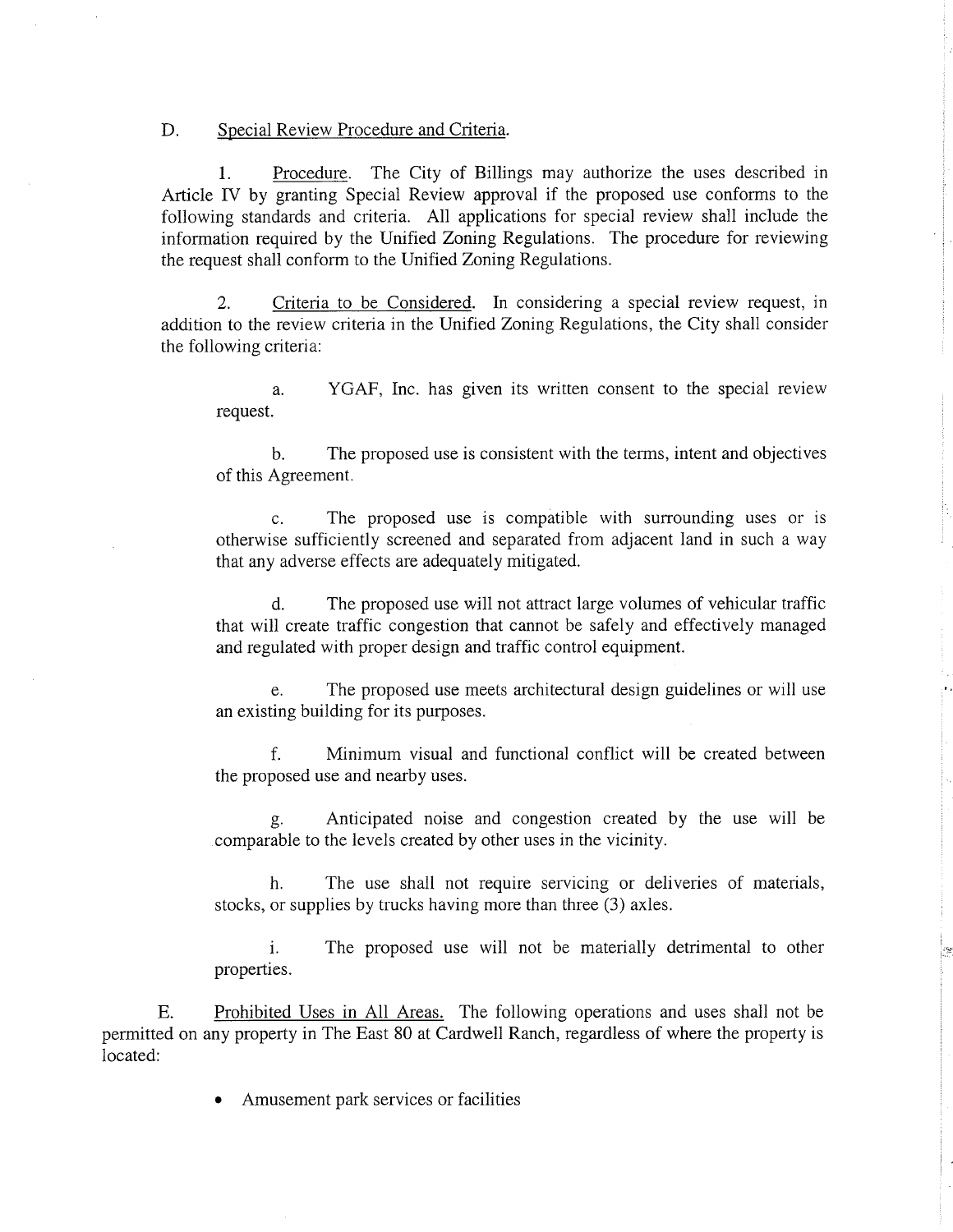- Apparel fabrication and fabrication of products made from fabrics and similar materials
- Arcades, including but not limited to video arcades a
- Auction houses or auction yards a
- Auto body and collision repair a
- Automotive sales, leasing, repair, service, salvage, or storage a
- Beverage bottling plant or wholesaling operations a
- Billboard signs a
- Body alternation salons any establishment engaged in body painting, body piercing, or tattooing a
- Building fabrication except construction of buildings for use on-site a
- Building subcontractor operations other than offices only a
- Bus terminal and maintenance facilities o
- Campground a
- Casinos and gambling or gambling activity, as defined in M.C.A. § 23-5-112, unless incidental to another permitted use with written consent of YGAF, Inc. a
- Cellular towers not included in building structures o
- Crematoriums o
- Dry cleaning or laundry plant or public Laundromat, (not applicable to a facilities for pickup and delivery by the ultimate consumer)
- Drug paraphernalia  $-$  any business engaging in the sale of so-called drug  $\bullet$ paraphernalia
- Dumping of concrete, cement residue, refuse, dirt, garbage or fill materials  $\bullet$ without authority of property owner
- Electronic component manufacturing, unless light manufacturing and incidental to a permitted use
- Equipment rental shop
- Excavation businesses engaged in commercial excavation, providing that this prohibition shall not be construed to prohibit any excavation necessary in the course of approved construction a
- Exotic dancing any establishment permitting exotic dancing, including semi- $\bullet$ nude and nude clubs
- Fire sale or bankruptcy sale o
- Fireworks fireworks manufacture and/or sales a
- Flea markets o
- Food processing or wholesaling, except ancillary services associated with retail, restaurant, and grocery operations  $\bullet$
- Foundries and plant operations o
- Furniture fabrication a
- Garbage any dumping, disposing, incineration or reduction of garbage provided, however this prohibition shall not be applicable to garbage compactors located near the rear of any building a
- Go-cart tracks
- Greenhouses for wholesale purposes a
- Gun and archery range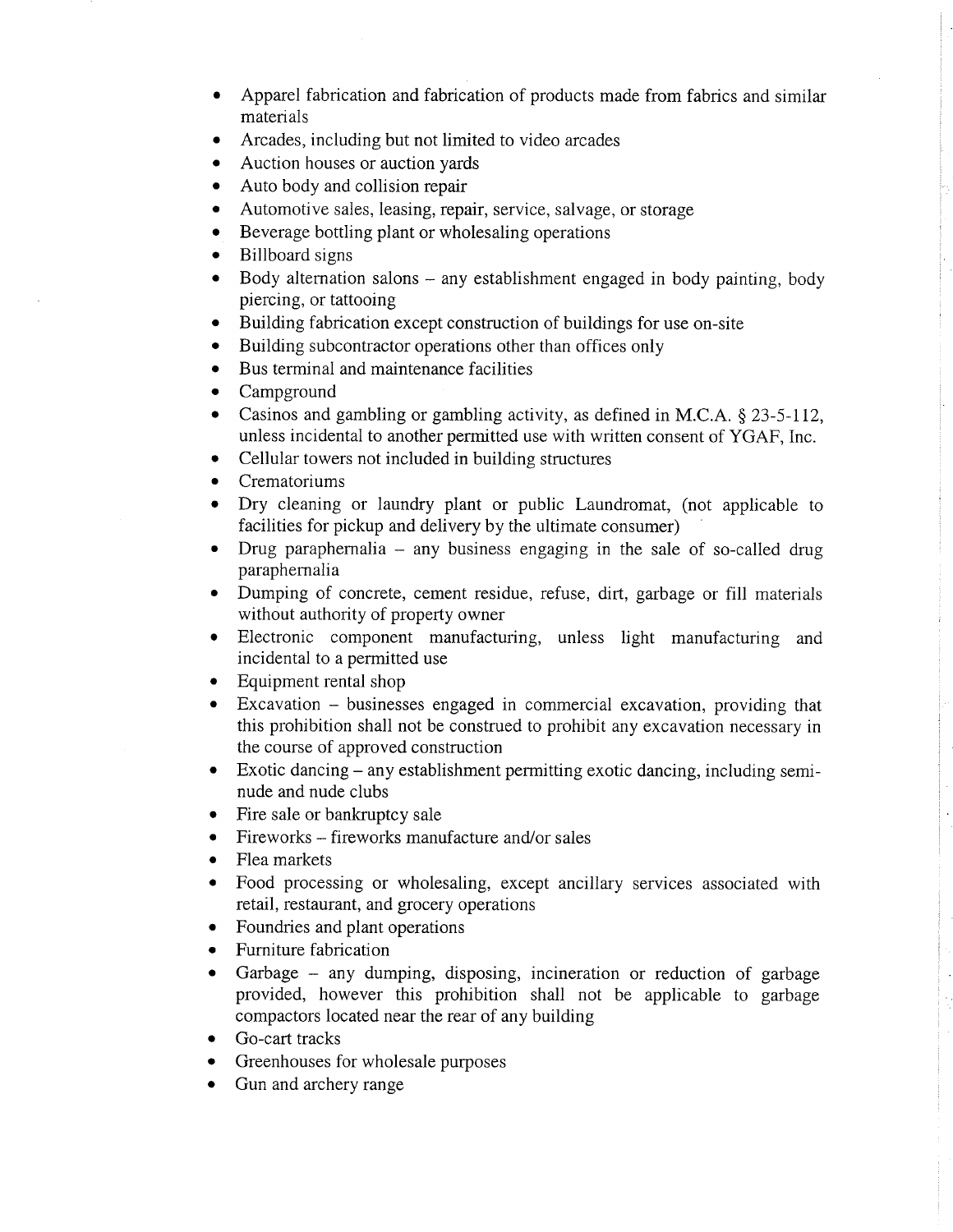- $\bullet$  Guns and ammunition the sale of firearms and ammunition, unless ancillary to a general retail store or sporting goods store
- o Heavy equipment sales, service, and storage
- o Ice manufacturing for resale of ice if not intended for use on-site
- $\bullet$  Illegal drugs the sale, manufacture, or possession of illegal drugs
- Industrial production or manufacturing facilities
- o Jails, prisons, half-way houses for pre-release inmates, and/or detention facilities
- Junk shops
- Labor or migrant worker camps
- Lumber yards
- Machine and welding shops
- . Manufactured housing the sale, maintenance, and repair and/or storage of manufactured housing, mobile homes, boats, trailers, or recreational vehicles
- $\bullet$  Manufacturing
- Massage parlors (excluding therapeutic massage)
- Metal fabrication and manufacturing
- Mill work and cabinet shops
- Mineral extraction any non-office sale, extraction, or storage of sand, gravel, or minerals
- Mini storage facilities
- Motorized sports vehicle repair, storage, and/or sales (including parts sales)
- Mining and related activities mining, drilling for, or removing oil, gas, or other hydrocarbon substances
- Motocross tracks
- Motorcycle racing
- Obnoxious odors, etc.  $-$  any use which emits an obnoxious odor, noise, or sound which can be heard or smelled outside of any building in The East 80 at Cardwell Ranch
- Paper warehouses
- Pawn shops
- Power poles and overhead power lines installing new power poles and overhead power and above-ground utility lines as well as upgrading any existing poles to larger structures; provided, however, this shall not prohibit any existing power poles and above-ground lines, and shall not prohibit adding new lines to any existing poles
- . Propane sales unless incidental to a fueling station as permitted by special review, or as incidental to hardware sales
- Race tracks
- Recreational vehicles the commercial sale, maintenance, rental or repair or storage of boats, trailers, motorcycles, ATVs, or other recreational vehicles. The private repair or storage of such vehicles must comply with other provisions of this Agreement.
- Recycling centers
- Repair shops, if the shop facilities include open or visible storage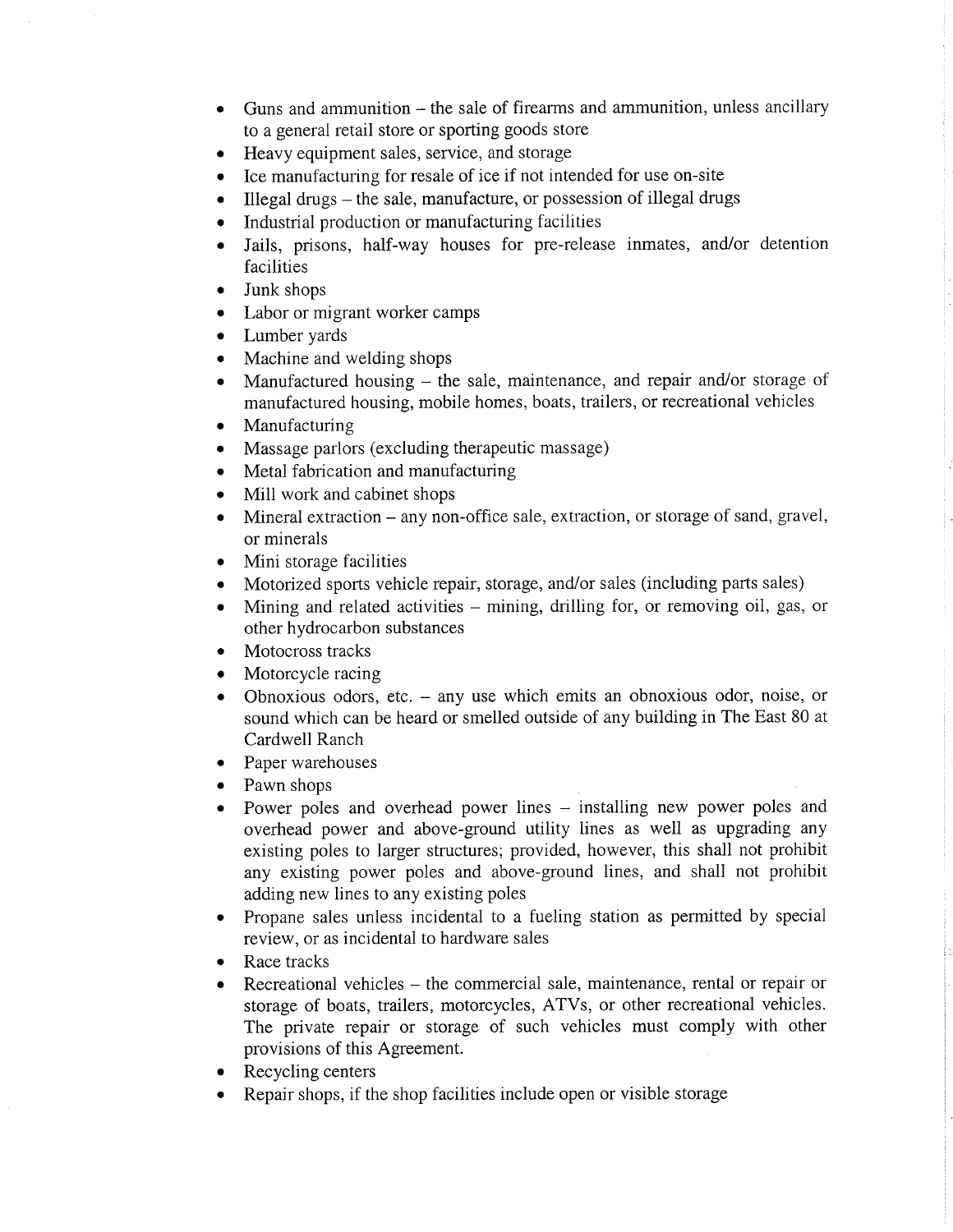- Roller skating rinks
- . Roping and rodeo arenas
- Sanitary dumps
- Scrap or waste material processing
- Septic systems
- Sexually oriented businesses sexually oriented businesses as defined by Section 27-611 of the Unified Zoning Regulations
- o Stables not to be construed to exclude existing farming operations or <sup>a</sup> continuation of existing farming operations
- Storage facilities other than garages associated with residential structures
- Super Stores defined as any structure over  $40,000$  square feet in total useable area
- Surplus store
- Taxidermists
- Tire sales, except as incidental to the operation of a general retail store
- Title loan businesses
- Towers and dishes freestanding communication towers and satellite dishes greater than 98 inches in diameter
- Trailer parks and campgrounds mobile home parks, trailer parks, or recreational vehicle campgrounds or any commercial establishment that permits overnight parking of recreational vehicles
- Truck stop as defined by Section 27-201 of the Unified Zoning Regulations
- Truck terminals cartage operations, and similar uses
- . Truck wash as defined by Section 27-20I of the Unified Zoning Regulations
- Trucks sale, leasing, manufacture, and repair of trucks
- Trucking operation warehouses
- Utility sub-stations, utility maintenance facilities or buildings, and other utility installations other than utility lines, utility boxes, and other facilities used to serve an individual Lot
- Warehouses
- Wholesale lumber and building materials
- Wholesale distribution and sales

F. Analogous Uses. If a use is not specifically permitted, specifically prohibited, or specifically subject to special review, the zoning coordinator shall determine whether the use is permitted or prohibited or subject to special review by determining whether it is most closely analogous to a use that is specifically permitted, prohibited, or subject to special review. The decision of the zoning coordinator shall not become effective until it has been reviewed and approved by YGAF, Inc.

G. Procedure for Obtaining YGAF, Inc. Approval. Any developer of property in The East 80 at Cardwell Ranch shall obtain the written approval of YGAF, Inc. prior to submitting any application for subdivision, zone change, building permit, or design approval of any kind to the City or any other government authority. The City shall not accept any such application unless the developer first presents written evidence of YGAF, Inc.'s approval. Neither YGAF,